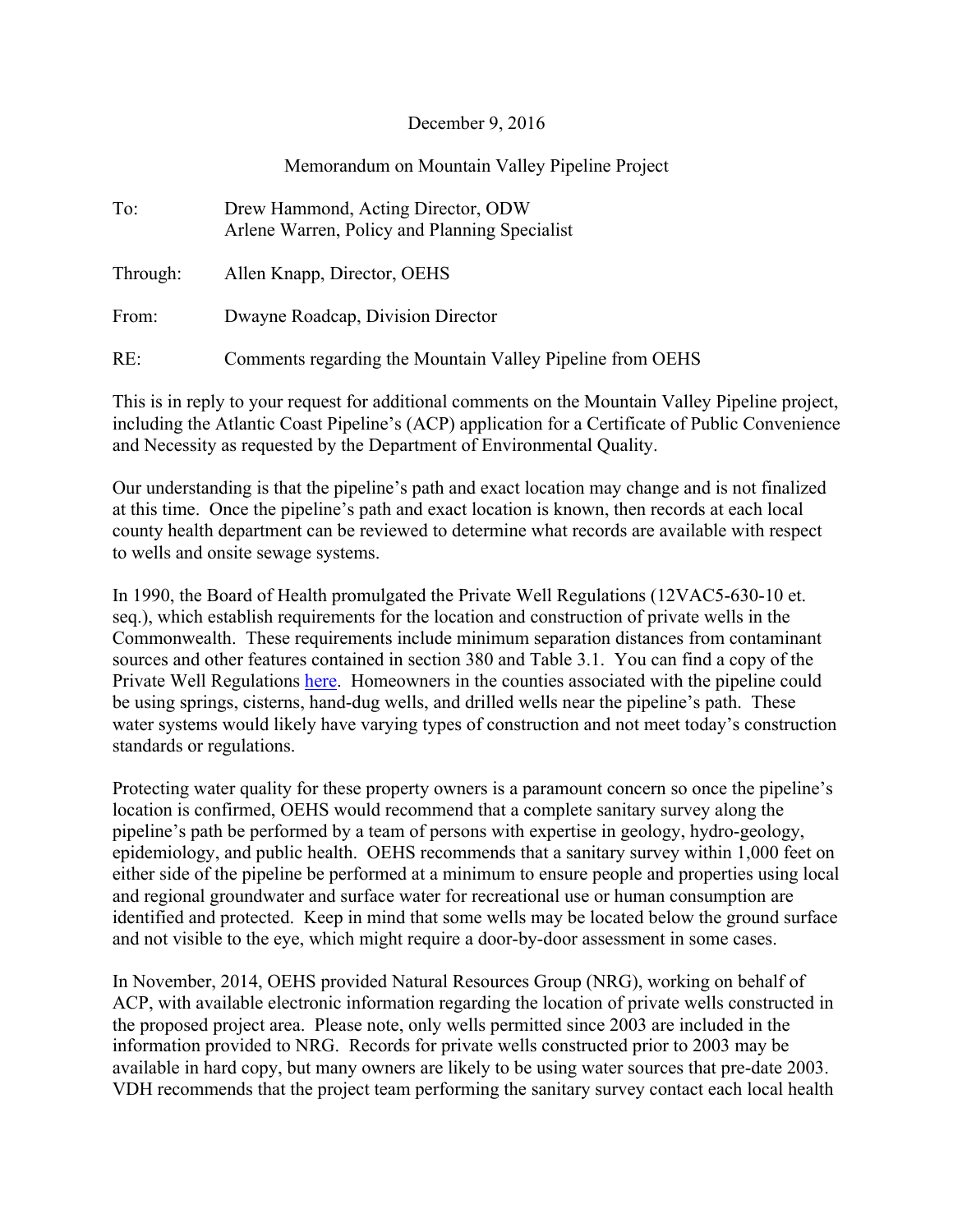Memorandum December 9, 2016 Page **2** of **3**

department in the project area to obtain additional hard copy records to assure appropriate separation distances will be maintained between the proposed pipeline and private wells, springs, or cisterns serving nearby properties. You can find contact information for local health departments at http://www.vdh.virginia.gov/home/local-health-districts .

In additional to private well records, each local health department has records regarding the location of onsite sewage (septic) systems. In addition to making sure the pipeline does not impact groundwater and drinking water systems, the project team leading the sanitary survey project should identify onsite sewage systems near the pipeline's final path. Property owners must submit an application to the local health department in which the property is located to relocate any onsite sewage system impacted by the pipeline's construction.

The pipeline permitting and approval process should provide numerous options and safeguards to protect local and regional surface water and aquifers. The pipeline goes pass through karst topography, which presents specialized concerns. The Mountain Valley Pipeline and the Atlantic Coast Pipeline project will likely have a 42-inch diameter piping system. Burying the pipeline, if necessary, would likely require clearing wide swaths of brush, digging, boring, drilling, blasting and use of fuels and lubricants for heavy equipment. These activities can adversely affect karst landscapes or possibly create new sinkholes depending on site grading and landscaping.

The pipeline project needs to protect public health as follows:

- DEQ should provide VDH with copies of permits, plans, and studies performed throughout the project so VDH can stay informed, review material, and provide informal comments as necessary throughout the process.
- Permitting authorities should provide a mechanism to keep the public and local property owners informed through public notice and solicitation of public comments (i.e., 30-day comment period). Holding informational meetings to gather public input on the issues of water supply and recreational water to assess the impact of the project would be valuable. VDH should be invited to participate and offer formal comments though the permitting and application process. Specifically, VDH recommends receiving public comments related to the following questions:
	- 1. What are the public's concerns related to the impact of the project on water quality and quantity of private wells?
	- 2. What are the public's concerns related to the impact of the project on recreational use of surface water?
	- 3. What role should VDH play in assuring that public health is protected in regard to private wells and recreational water use in regard to the project?
	- 4. What safeguards should be in place to protect private wells and recreational water?
	- 5. Are additional legislative safeguards desired to protect human health, drinking water, or recreational water?